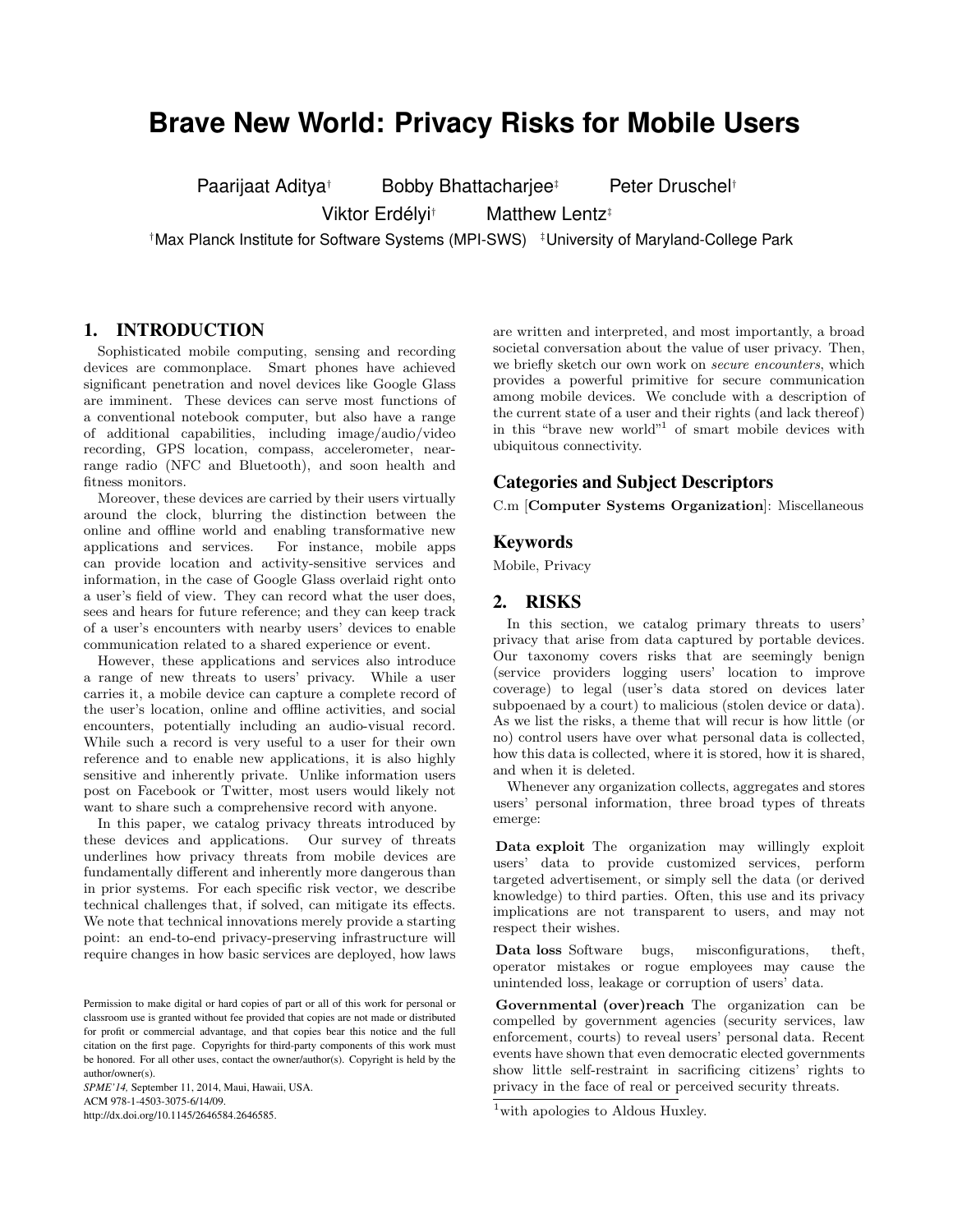Not surprisingly, these risks increase with both the detail of personal information collected and the coverage the collecting organizations have over the general population. In the remainder of this section, we categorize risks by the primary vector for leakage.

## 2.1 Cellular service provider

In most countries, users choose cellular service providers relatively infrequently, and are often bound to annual or longer contracts that are expensive to void. In return, they receive initially subsidized mobile devices. Decisions made by service providers for mobile devices have enormous, perhaps disproportionate, influence on user's privacy. Just as importantly, users have essentially no say about service provider policies, and in many cases, do not know how their data is being stored or shared. Even when information comes to light, financial disincentives make it difficult for users to switch providers. Even without such disincentives, no providers' policies are transparent, and users literally do not have a provably privacy-preserving choice.

Cellular service providers can keep a log of all conversations (calls, TCP connections) and indeed packets generated by or incident upon a device. While some of this data is required for billing, privacy conscious providers could delete such data after the billing cycle ends, store it anonymized, or use other cryptographic techniques to preserve user privacy. Similarly, service providers log which cell towers a cellular radio equipped device communicates with. This log provides a detailed location track for individual devices, and coupled with the connection and packet data, provides a thorough glimpse into users' whereabouts and habits [\[14\]](#page-4-0).

While the problem is not new (cellular providers have been able to track subscriber movement and call activity all along), the problem has been aggravated by the emergence of cellular data service, the ubiquity of increasingly capable mobile devices, and their large penetration in most parts of the world.

Research Challenge The key research challenge is to enable public infrastructure, such as a cellular network, that collects and stores only the minimum information required for correct operation. For example, when a user connects to the cell data network, it suffices to verify that the user has valid credentials for data transfer (i.e., has a valid contract), but not who the user is. If transaction history must be recorded, it could be stored such that it can be decrypted only with the user's consent. A similar design is feasible even for phone calls, whereby calls are routed to ephemeral numbers distributed by the user to their contacts. While the underlying cryptographic blocks may already exist [\[18\]](#page-4-1), before such a drastic change can be deployed, basic research is required in demonstrating the scalability and economic viability of a "minimum-information"infrastructure. A more likely short-term measure is stricter government regulation on data that is collected and stored by service providers.

## 2.2 Device system software and OS

Along with the cellular provider, the device's operating system and system software provider have the most unfettered access to users' data. There are relatively few OS providers that account for the vast majority of all mobile device OSs: Google and the device manufacturer on Android devices, Apple on iOS devices, Microsoft on Windows devices, and Blackberry on Blackberry devices. System software is provided jointly by the device manufacturer and the service provider.

Data collection and retention policies within the OS and systems software are opaque to the user (unless the device is "rooted' and the user chooses to install a third-party, unsupported OS). As with data collected by the service provider, users are not aware of which data is collected, or how it is used. There are well publicized incidents, for instance, of the iPhone collecting and logging user's location data into hidden files, which were then uploaded back to Apple. The location data was initially stored unencrypted on the iPhone. According to Apple, the collected data was used to refine the WiFi access point database for augmenting GPS tracking [\[2\]](#page-3-0).

This example highlights a fundamental problem: devices collect sensitive data (location), which is uploaded to unknown parties, and is used for unknown purposes. While Apple's published reasons for collecting user's data is plausible, such surreptitious collection still puts a user at risk because the data was stored on the phone (and could provide sensitive information to third parties who compromised the device.) The list of viruses and Trojans running on desktop and laptop computers surreptitiously collecting data is long; however, the difference in cases of mobile devices is the range of sensitive data available on a single device (location, activity, search history, friends) over all time (as opposed to when the user is interacting with a desktop or laptop).

Mobile devices ship with a standard software suite, including mail applications, calendars and schedulers, web browsers, navigation software (for GPS-enabled devices), and software for managing contacts. Often a single entity (the device manufacturer) provides this entire suite of applications, and is able to collect and correlate data across the entire application suite. Manufacturers and software provider end-user agreements do not explicitly identify what data is collected (or not), and how it is stored or shared.

Research Challenges Protecting user privacy without trust in the device OS platform is particularly challenging. Open-source platforms have an advantage here, as they can be inspected and certified by independent parties. Semantic attestation [\[20\]](#page-4-2) of the OS based on a TPM might provide a solution for untrusted OS platforms. Another challenge is how to protect device integrity from untrusted thirdparty apps. Without it, attackers can compromise the user's system and collect information at the source, bypassing upstream security and privacy mechanisms. Potentially promising approaches include sandboxing of untrusted thirdparty apps, and information flow control to prevent the leakage of private information across the network.

# 2.3 Third-party Applications

A common paradigm in mobile applications is that apps connect to a Cloud-based backend service. In the simplest case, the backend stores a copy of the user's profile and preferences for convenience, durability, and availability across the user's different devices. In other cases, the backend provides a database queried by the app (e.g., a map service), or processes users' live audio/video (e.g., Siri speech recognition, augmented reality apps).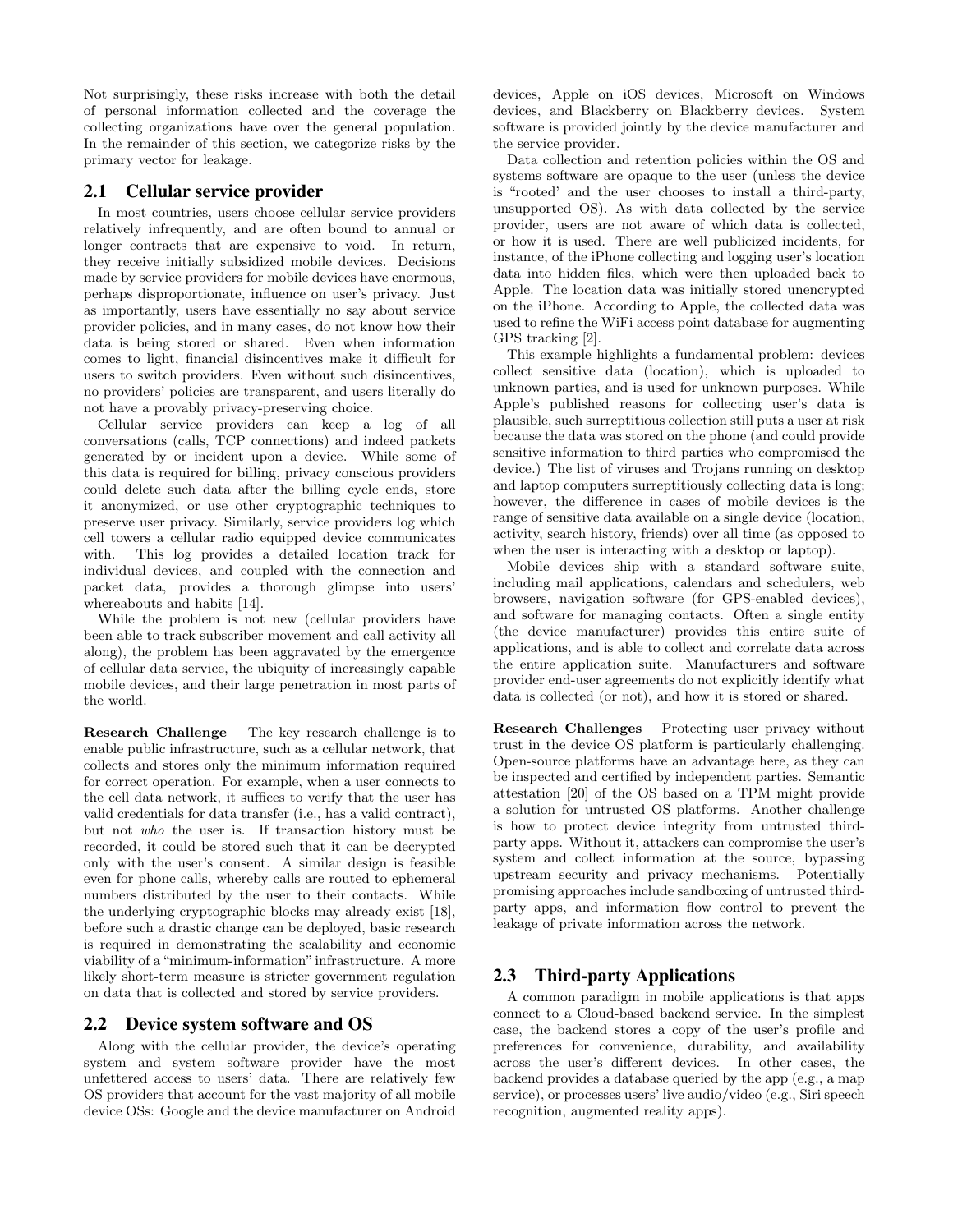Depending on the nature of the application, highly sensitive data may end up being processed and stored by the app provider's site. In many cases, the information collected is more comprehensive than the information accessible to cellular providers. Unlike the telecom industry, however, which is is subject to government regulation in most countries, app providers have fewer legal restrictions regarding the collection, handling, retention, and user of customer's data. In extreme cases, this highly sensitive data could be leaked by the provider due to a change in policy [\[3\]](#page-4-3) or due to a internal misconfiguration [\[10\]](#page-4-4).

The Friday mobile app [\[5\]](#page-4-5), for instance, collects a device's time/location trace annotated with all of a user's online actions (phone calls, emails, chats, posts, note taking), and stores this data at a Cloud site, so a user can browse and annotate the trace conveniently from any of her devices. With platforms like AllJoyn [\[1\]](#page-3-1), which enable device-todevice communication capabilities via Bluetooth and WiFi Direct, such traces will soon include a user's encounters with other devices.

In addition, numerous mobile apps are known to collect and upload to the Cloud more information than is required to perform the service they offer [\[13\]](#page-4-6). When an app is installed, mobile OSs requires users to grant permission for the app to access certain sensors and devices, e.g., camera, microphone or location information. However, users often lack the technical expertise to decide whether an app has a legitimate need to access an information source, or grasp the potential risks. Once installed, an app has unlimited access to the sources it requested. In addition, many apps do not follow the rule of least privilege when requesting permissions [\[19\]](#page-4-7).

Research Challenges The primary research challenge is providing mechanisms that allow users to set reasonable and safe policies that protect private information collected by mobile apps. In particular, we need to distinguish different use cases and threat models. Data intended for exclusive use by the user can be encrypted prior to storage or upload to the Cloud provider. However, data that is to be processed by the app provider must (currently) be revealed. Techniques such as homomorphic encryption, oblivious RAM, and trusted hardware features like Intel SGX [\[22\]](#page-4-8) or ARM TrustZone [\[16\]](#page-4-9) may provide a solution that allows the provider to operate on encrypted information, but in general, efficient solutions are some ways off.

## 2.4 Tracking and recording by other devices

Additional privacy risks arise from the tracking and recording capabilities of mobile devices. Devices can track and be tracked by other devices, and can use their audio/video/image recording capabilities to capture nearby users.

Tracking Mobile devices have active radios and these radios can be used to track a user. Current devices do not cloak their protocol-specific information, and applications that try to continuously create local groups by actively connecting to peer applications allow the devices to be tracked by third parties. An attacker can simply record the MAC address of a device at different places and track a user. All applications that create Bluetooth groups are susceptible [\[1,](#page-3-1) [8\]](#page-4-10) as are applications that use NFC. The Bluetooth working groups have recognized this problem and the Bluetooth 4.0 standard includes randomized addressing modes that thwart such tracking at the Bluetooth link later.

Even if a user does not run a Bluetooth application, they may still be vulnerable to a MAC address tracking attack if they connect to WiFi access points; in this case the attacker can spoof well known provider access points (say att-wifi [\[9\]](#page-4-11)) with high signal strength, or simply capture a packet dump of ongoing WiFi communication.

Moreover, these capabilities can easily be exploited to track devices using WiFi base stations. The larger the network of base stations that share tracking data, the larger the region over which devices and their owners can be tracked.

Research Challenges Randomized addresses, such as in Bluetooth 4.0, make tracking using packet captures much more difficult, but are not yet widely supported, and must be combined with measures to avoid leaking linkable information at higher protocol layers. Moreover, analog fingerprinting, whereby a device's radio is identified by variations during manufacturing, is a viable technique [\[17\]](#page-4-12), and can be used to track devices, even those that do not leave a trackable signature (such as a MAC address) at the link layer or above.

To prevent device tracking via radio, existing technology like address rotation in Bluetooth 4 must be combined with protocols that enable communication with encountered devices, yet divulge no linkable information. A key research challenge is to provide an end-to-end, usable, MAC and upper-layer protocol stack that does not leak device-specific information.

Recording An additional risk arises from the fact that mobile devices are increasingly used to take images and audiovisual recordings, which may capture bystanders without their consent. The problem is aggravated by new devices like Google Glass, which can capture a continuous audiovisual record of everything the wearer sees and hears. Existing battery technology limits recordings to 30 minutes [\[6\]](#page-4-13), but this limitation will be lifted with time.

The resulting trace of tracked devices and recorded audiovisual data is uploaded to an application provider, exposing the data to all of the risks described above.

Mitigation To mitigate privacy risks related to audiovisual recordings by other users' devices, techniques are needed to allow a user to automatically announce their privacy preferences (if and under what conditions they agree to be recorded and for what purpose). As a condition of agreeing to be recorded, a user's device might require an addressable identifier from a recording device, which can be used later to hold the recorder accountable for respecting the recorded user's preferences.

# 2.5 Compromised, stolen or seized devices

Mobile devices get lost, are stolen, and can also be seized by various authorities. Once an attacker has physical access to a device, it is usually relatively easy to obtain complete access to all data and software on the device. Along with access to user's personal data (location, passwords, online accounts), the attacker may also be able to access networks and services that were otherwise inaccessible. Obviously,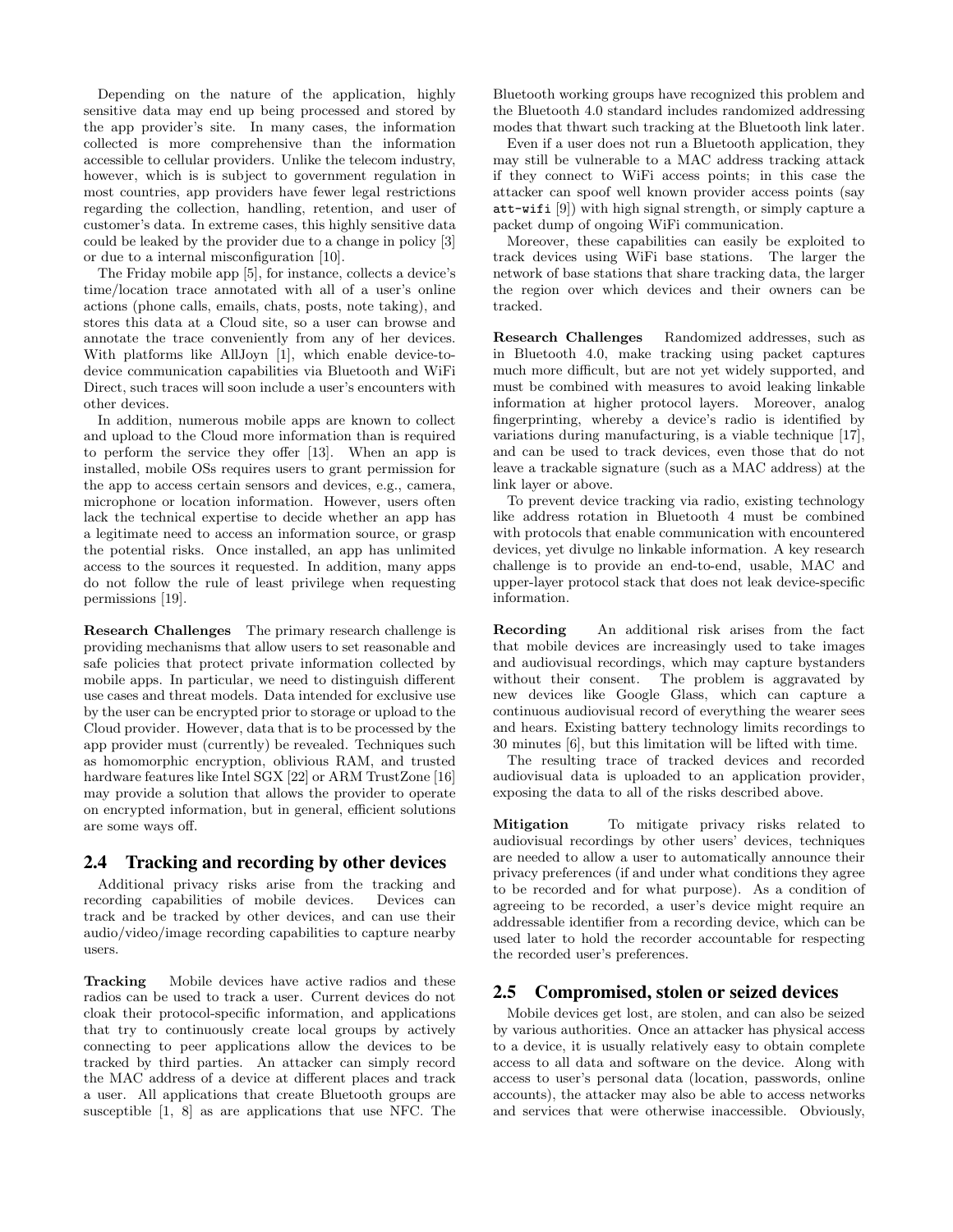such an attack, whereby a stolen or compromised device enables access to sensitive services, applies to laptops just as well; however, it is easier to misplace (or steal?) a small phone or a pair of glasses than a laptop.

Research Challenge Ideally, a device containing personal information would simply be invulnerable to software and hardware analysis without the owner's consent. Smart phone theft is so prevalent that governments have asked manufacturers to specifically address this issue [\[11\]](#page-4-14). Many carriers will not activate phones reported stolen. However, data on the devices are still vulnerable to simply being copied and exploited. Techniques such as full-disk encryption are relatively common, and yet surprisingly easy to subvert [\[21\]](#page-4-15). A key research challenge is to design OS and lower techniques that (1) provide strong user authentication (to identify valid users), and (2) render the device entirely useless when in a non-authenticated mode, without adversely affecting performance or usability.

## 3. SECURE ENCOUNTERS

Next, we briefly sketch our own work to address some of the challenges outlined in this paper. SDDR [\[23,](#page-4-16) [15\]](#page-4-17) provides a protocol for device discovery and recognition via short range radio. SDDR establishes a secure encounter with every device in radio range.

An encounter establishes a secret key that is shared among a pair of devices. By default, no linkable information is revealed during an encounter: devices that meet repeatedly are unable to recognize each other. However, SDDR allows users to explicitly pair their devices, thus enabling them to identify each other in subsequent encounters, while remaining unlinkable to other devices. Finally, SDDR allows users to revoke such linkability selectively and unilaterally. SDDR is power-efficient and can run continuously, forming encounters with all devices in Bluetooth range.

Secure encounters prevent tracking of mobile devices, while enabling recognition among consenting users. Peers can communicate securely, during and after an encounter, via untrusted networks or Cloud services, and even if they haven't exchanged any linkable information. An attacker who obtains the database of encounters on Alice's device learns no useful information about Alice's encounters, unless he also has access to devices of users that Alice has previously met.

#### Research Challenges

We believe secure encounters provide a powerful primitive for privacy-preserving communication among personal devices, but many challenges remain: Not all encounters among devices in radio range are meaningful, and users must be able to identify those encounters relevant to a social situation [\[15\]](#page-4-17). Conversely, we would like to enable secure communication and selective linkability among devices that participate in an event but are not within radio range. Finally, a user's database of encounters must be carefully protected from attackers with the ability to combine different users' databases.

## 4. THE TRANSPARENT CITIZEN

Deployment of mobile devices and sensors coupled with pervasive data collection and analysis is threatening to bring the age of the "transparent citizen". It is increasingly difficult to function in modern Western societies without interacting with a mobile device or the Internet; however, as we have catalogued, users have little control over their personal data: how it is stored, how it accessed, and how it is used. Devices capture location traces in conjunction with search histories, social interactions both online and device-to-device. Taken together, this data divulges every salient aspect of one's life, including location, eating, shopping, sexual habits, ailments, likes, dislikes, and perhaps information they themselves don't know to be important yet.

The utility and capabilities of mobile devices cannot be overstated. They have revolutionized how information is accessed, and enabled functionality that was otherwise simply impossible. However, in deploying these services and applications, providers and developers have not had much incentive to restrain their appetite for users' personal information. Indeed, incentives point towards gathering, storing and monetizing as much as possible, e.g. to personalize services and advertisement.

Unfortunately, in the process of creating this always connected and data-driven society, technological developments are threatening to overrun citizens' constitutional rights. In many countries, citizens enjoy a constitutional right to withhold information that would incriminate them. Whether this right covers information that was digitally recorded by the user's mobile devices is uncertain. Without this protection, however, the right against self-incrimination is diminished in proportion to the extent of information recorded by such devices. Also, many countries grant special protection to the privacy of their citizens' home, requiring a specific and reasonable suspicion for a search warrant to be issued. How this right extends to a citizen's mobile devices and the information recorded by them is unclear.

Until now, users have had little recourse: neither laws nor deployed technological solutions help strengthen, or even maintain, user privacy. While some technically feasible solutions do exist, the lack of financial incentive has held back the deployment of privacy-preserving alternatives. Data sharing policies were often changed without user input [\[7,](#page-4-18) [4\]](#page-4-19), or were not made public at all [\[2,](#page-3-0) [14\]](#page-4-0). Positive changes towards protecting user data were motivated by poor public relations [\[12\]](#page-4-20), and even these changes never provide provable guarantees to the user. In light of recent revelations about pervasive data gathering and analysis, data privacy has perhaps finally entered the general consciousness. More than ever, users now explicitly want to understand what data is being collected and analyzed. Going forward, we hope a better understanding and broader education about the leakage vectors and risks associated with mobile devices, the data being collected, and how it can be used, will lead to a broader conversation, and ultimately reform, in both the technical and legal sectors.

## 5. REFERENCES

- <span id="page-3-1"></span>[1] AllJoyn: The Fast Track to the Internet of Everything. [https://www.alljoyn.org/.](https://www.alljoyn.org/)
- <span id="page-3-0"></span>[2] Apple Q/A on Location Data. [http://www.apple.com/pr/library/2011/04/27Apple-](http://www.apple.com/pr/library/2011/04/27Apple-Q-A-on-Location-Data.html)[Q-A-on-Location-Data.html.](http://www.apple.com/pr/library/2011/04/27Apple-Q-A-on-Location-Data.html)